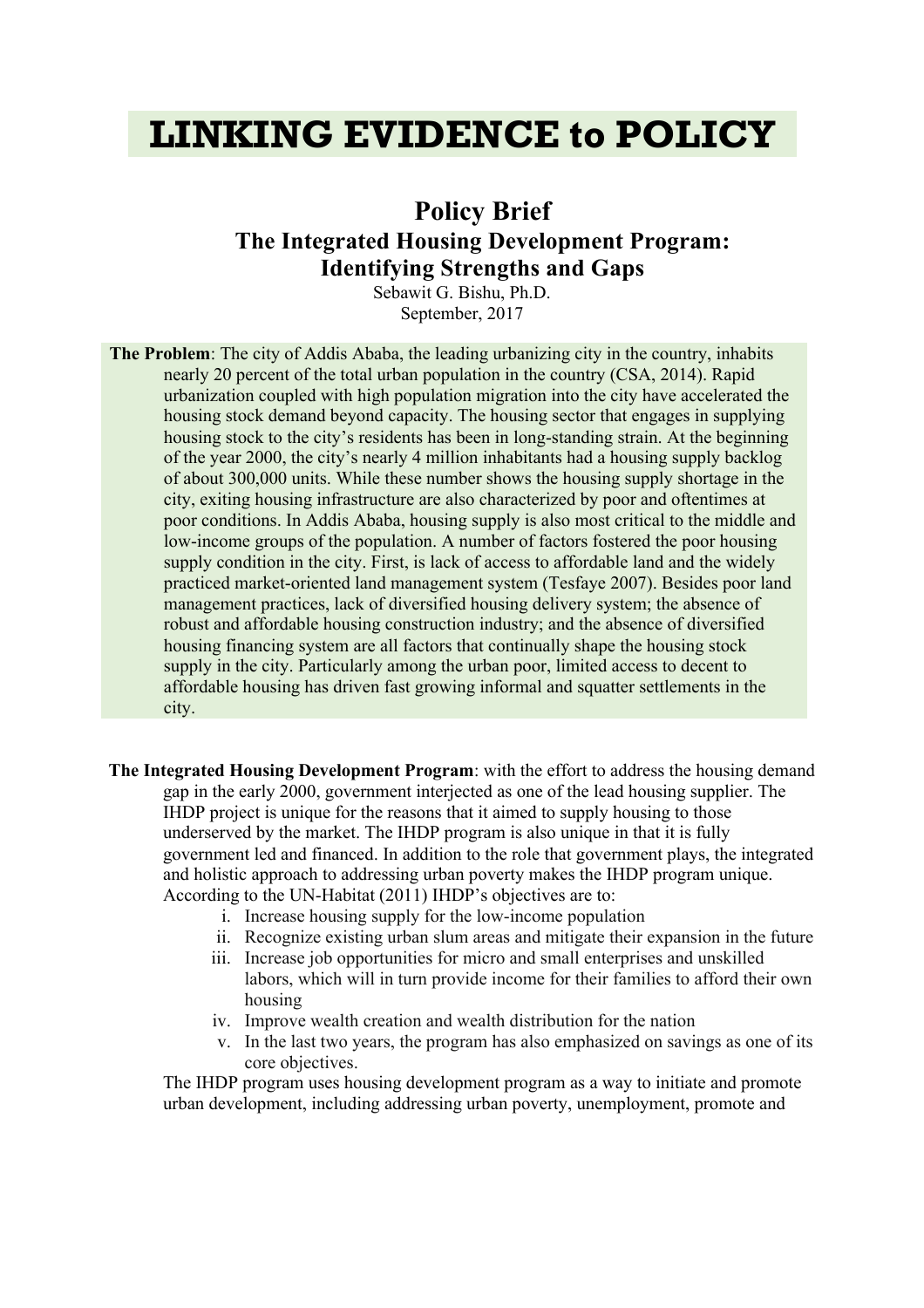build the capacity of the construction industry and promote Micro and Small Enterprises (MSEs).

#### **PROGRAM DESIGN**

- **Program Financing**: Unlike any other housing supply programs, financing for IHDP projects is fully administered by the Addis Ababa City Administration. Since the year 2006, the Housing Development Program Office (HDPO) established an agreement with the Commercial Bank of Ethiopia (CBE) to provide low interest mortgage loans to program beneficiaries. Therefore, while every condominium-housing owner is expected to make a down payment of 10%, 20% or 40% of the total housing cost prior to property transfer, CBE provides the mortgage loans at a lower than market interest rate to individuals upon unit transfer.
- **Subsidy**: The IHDP project benefits from government subsidy in three major ways. First, the Addis Ababa City Administration subsidizes by providing urban land for the project. Second, AACA subsidizes basic infrastructure costs related to roads, water, electricity and sewerage lines. Third, program administration cost is fully subsidized. Besides the aforementioned major subsidies, the program also benefits from tax-benefits. Last, also the program introduces cross-subsidy among the different loan groups.
- **Cost and Affordability**: because of the subsidies that IHDP benefits from, the program is able to provide condominium housing units to beneficiary families at lower than market value. Nerveless, despite the program's effort to deliver housing units at affordable prices, it still fails to cater to cater to a majority of its target population. In addition. Since the program was first implemented, condominium housing costs have surged between 200 and 300 percent.

#### **PROGRAM IMPCAT**

- **Quality of Life**: beneficiary families that relocate from urban inner-city locations repeatedly indicate that their quality of life has improved since they moved to their condominium units. Improved quality of life in this aspect relates to the provision of proper living arrangements where families have space for living, dinning and cooking.
- **Socio-Economic Impact**: While the IHDP program has made unparalleled effort to address the chronic housing supply shortage in the city, there are also several unintended or unforeseen impacts of the program. For low income families that deeply inter-depend on their social and economic fabrics for their daily-to-day survival, being uprooted from their social and economic connections causes strain in their lives.

Besides the social and economic impact of the IHDP program to beneficiary families, the program has impacted residents that previously resided on project locations. Despite efforts made incorporate displaced families into the program, several families have failed to meet the criteria to qualify for it. Hence, resulting in their displacement. Such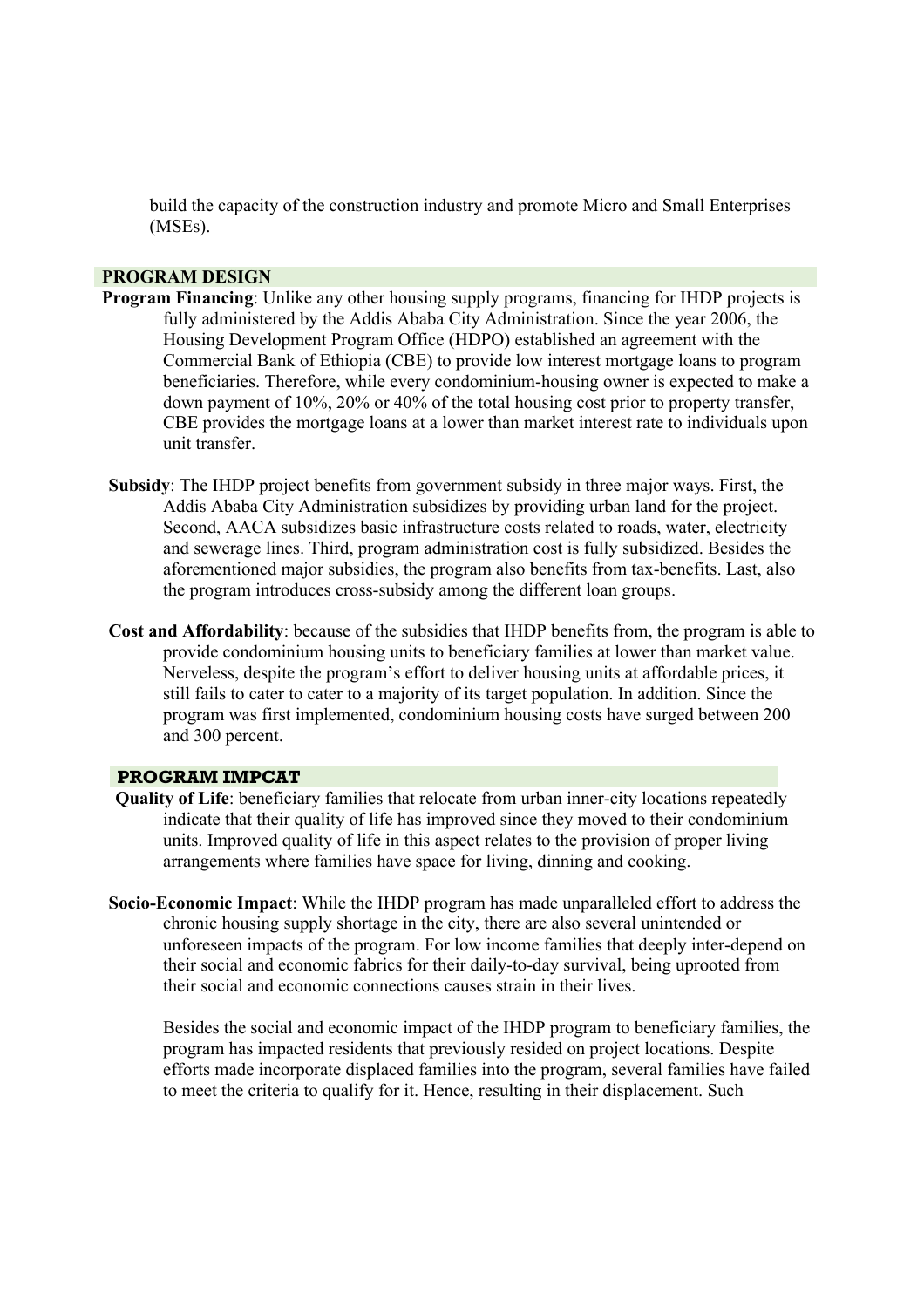circumstances recreate a cycle of poverty for some while providing opportunity for others.

- **Spatial Impact**: in addition to economic and social impacts, the IHDP housing project has left a highly recognizable spatial footprint in the city of Addis Ababa. The massive nature of the condominium housing projects is argued to lack integration into the existing urban fabric. Hence, creating stand along structures that impact the city's landscape.
- **Environmental Impact**: condominium housing units have significantly improved the quality of life of low-income residents that previously resided in inner city slums. However, because the concept of condominium housing living arrangement is new to many, beneficiary family report challenges of environmental pollution (caused by littering), noise pollution and surging crime rates.
- **Women and Families**: 53% of the beneficiary households from the IHDP project in Addis Ababa are female-headed households. Beyond access to decent and affordable housing, the project improves the quality of life of female residents in several ways. Particularly, improved quality of life that arises from the provision of proper sanitation and cooking spaces impacts the quality of life of beneficiary women in a significant way.

# **URBAN GOVERNANCE**

- **Policy-making**: IHDP's policy design process is highly centralized at the federal government level. Hence, the disconnect, between policy-makers, program implementers and citizens creates a gap in initiating relevant policy decisions that cater to the needs of target groups.
- **Policy and Program Implementation**: policy and program implementation of the IHDP project involves several stakeholders at the federal level, the AACA, sub-city level and other governmental agencies. The program also partners with private enterprises at program technical design and implementation stages. Nevertheless, program implementation fails to leverage different inputs from stakeholders including citizen and civil societies groups.
- **Process inclusiveness:** While the implementation process of the IHDP program is highly decentralized, program design and decision-making remains to be highly centralized. Nevertheless, the program has failed to integrate stakeholder participation at all levels of the program process.

#### **IMPLICATIONS FOR PUBLIC POLICY**

The study identifies four implications of the findings from this study to public policy. *Table 1* below summarizes assessments of different aspects of the program process and proposes policy implications of the findings.

*Table1*: Assessment of program processes and policy implication of findings